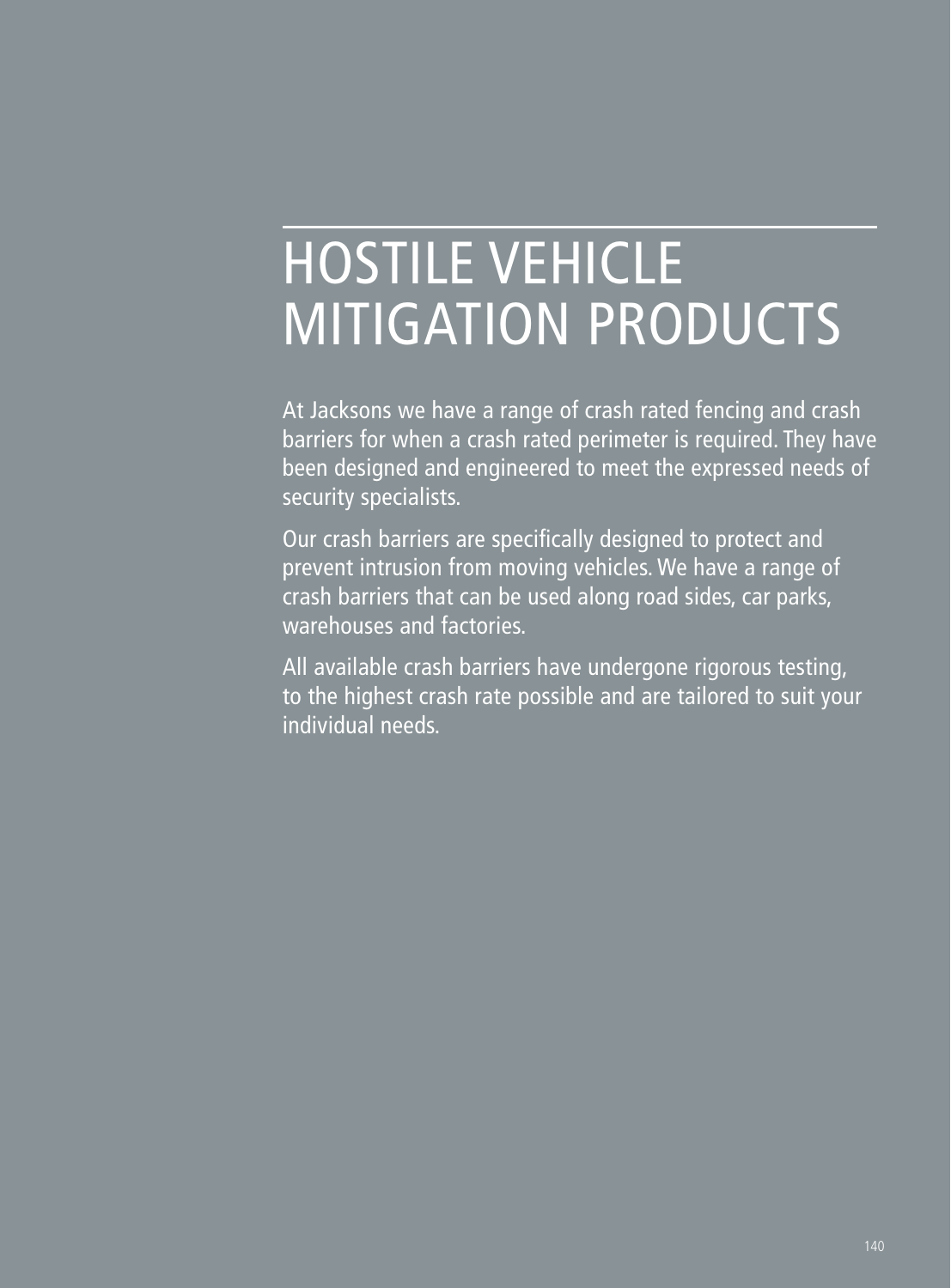# CRASH RATED SHALLOW MOUNT ROAD BLOCKER



The Crash Rated Shallow Mount Road Blocker has been designed to prevent the threat of potential terrorist attacks where high security is required.

Crash tested at MIRA (Motor Industry Research Association) the test was a great success, passing 100% with '0' penetration and still operational after use. It is driven via a hydraulic 7.5Kw power pack with inverter/plc controls which requires a three phase supply.

- Hydraulic 7.5Kw power pack with inverter/plc controls which requires a three-phase supply
- High grade PFC and RHS
- Aluminium curtain, 3mm skirt
- Panels in 5 sections
- Easy removal on impact
- 3 phase supply 415 VAC PLC & inverter controlled
- Government sites: Shallow 400mm nominal foundations
- Raised position height at 1050mm
- Performance Classification: V/7500{N3}/80/90:0/24.6

**TEST RESULTS** 

**DUTY CYCLE** 

PAS 68 / K12 - 50mph / 80kph

100%

### **FINISHES**

- Galvanised bottom frame
- Top section powder coated
- Also an anti-skid paint finish is applied to the top plate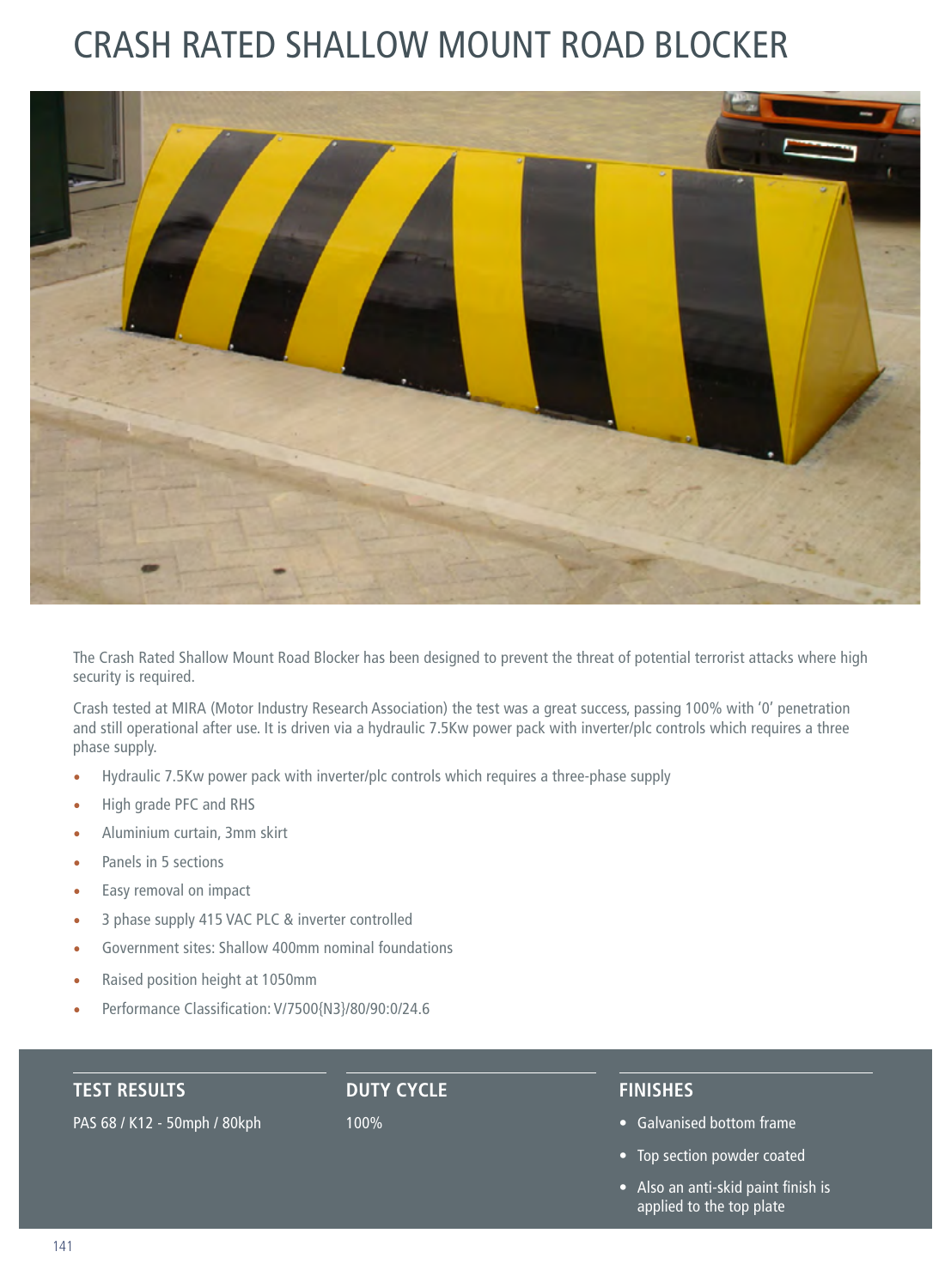# LINEBACKER® PAS 68 CRASH FENCE



The Linebacker<sup>®</sup> PAS 68 Shallow Foundation is a cable type crash fence that has been successfully impact tested in accordance with BSI PAS 68:2010 to stop a 7.5 tonne vehicle travelling at 50 mph (80km/h). Its shallow foundations allow the fence system to be deployed in sites with utility congested substructures and underground services.

It is available in two versions either in all steel or concealed within a novel traditional timber post and rail fence design for covert applications. Linebacker® may be used as a stand-alone system or retrofitted to reinforce an existing security fence.

- PAS 68 Crash Fence certified to stop a vehicle of 7.5 tonne mass travelling at 50mph (80km/h)
- All steel construction as standard, timber post and rail dressed Linebacker® PNR option available
- Cables do not require re-tensioning on-site after initial installation
- Stand-alone system for outer boundary protection or target hardening within a perimeter
- Maybe retrofitted to reinforce any existing security fence
- Shallow foundations

Approvals

- CPNI Approved for UK Government Use
- Secured by Design Preferred Specification

### **LINEBACKER SPECIFICATIONS**

- Shallow foundations 500mm foundations for intermediate posts and 750mm foundations for end strainers
- Linebacker PAS 68 uses a single

unbroken length cable of galvanised cable

- Posts are hot dip galvanised to BS EN ISO14061
- Linebacker<sup>®</sup> PNR timber components are Jakcure® treated

### **BSI PAS 68 CLASSIFICATION**

• BSI PAS 68:2010 V/500(N3)/80/90.7.3/21.4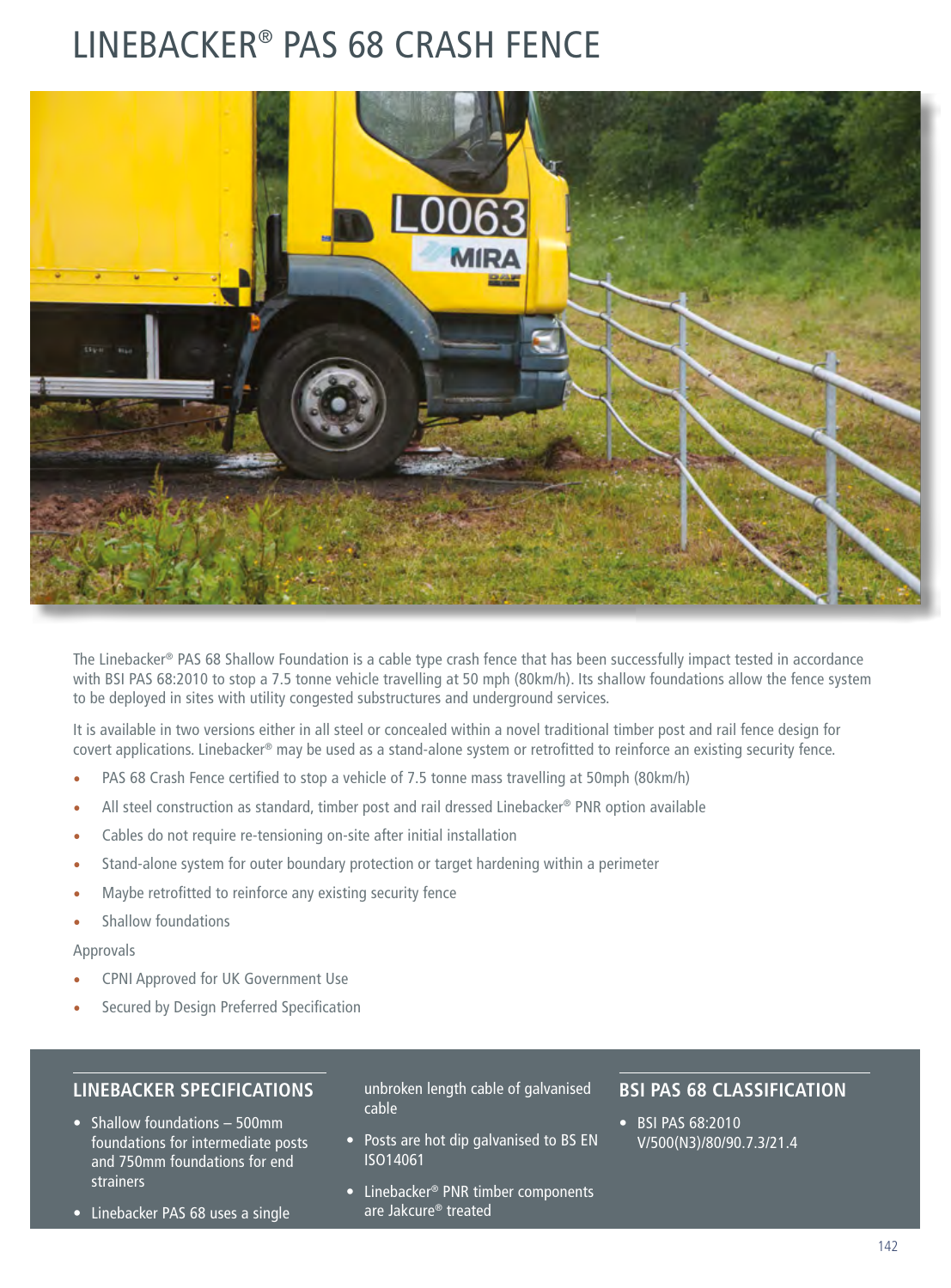# PAS 68 BI FOLDING SPEED GATE



Our BSI PAS 68 compliant Bi-folding Speed Gate is designed to blend seamlessly with a building or existing site perimeter protection to provide discrete vehicular access control and effective hostile vehicle mitigation.

The gates feature an integrated vehicle arrestor system and are engineered for continuous operation, requiring a minimal foundation depth of 410mm nominal, making them ideally suited to shallow and or/utility congested substructures, and offer an opening/closing cycle of approximately 8 seconds.

Optional enhancements over and above the standard gate specifications are available to continue an existing security fencing specification or to incorporate security toppings.

• Clear opening of up to 4.2m maximum

#### **Crash test results:**

PAS 68:2010 (40 mph) V/ 7500[N2] /64/90:0.8/0.0 PAS 68:2010 (50 mph) V/ 7500[N3] /80/90:0.7/0.0

| <b>OPEN CYCLE TIME</b> | ' 8 - 10 seconds.            |
|------------------------|------------------------------|
| DUTY CYCLE             | $100\%$                      |
| <b>MAIN SUPPLY</b>     | 230v 50Hz single phase 16amp |

#### **SAFETY**

- CAT 3 safety edges and light curtain as standard
- Additional safety options by laser safety devices to protect risk zones

#### **FINISHES**

- Galvanised to BS EN 1461 as standard
- Galvanised and Powder coated to BS EN 13438
- Marine coat for installations within 500m of salt water or estuary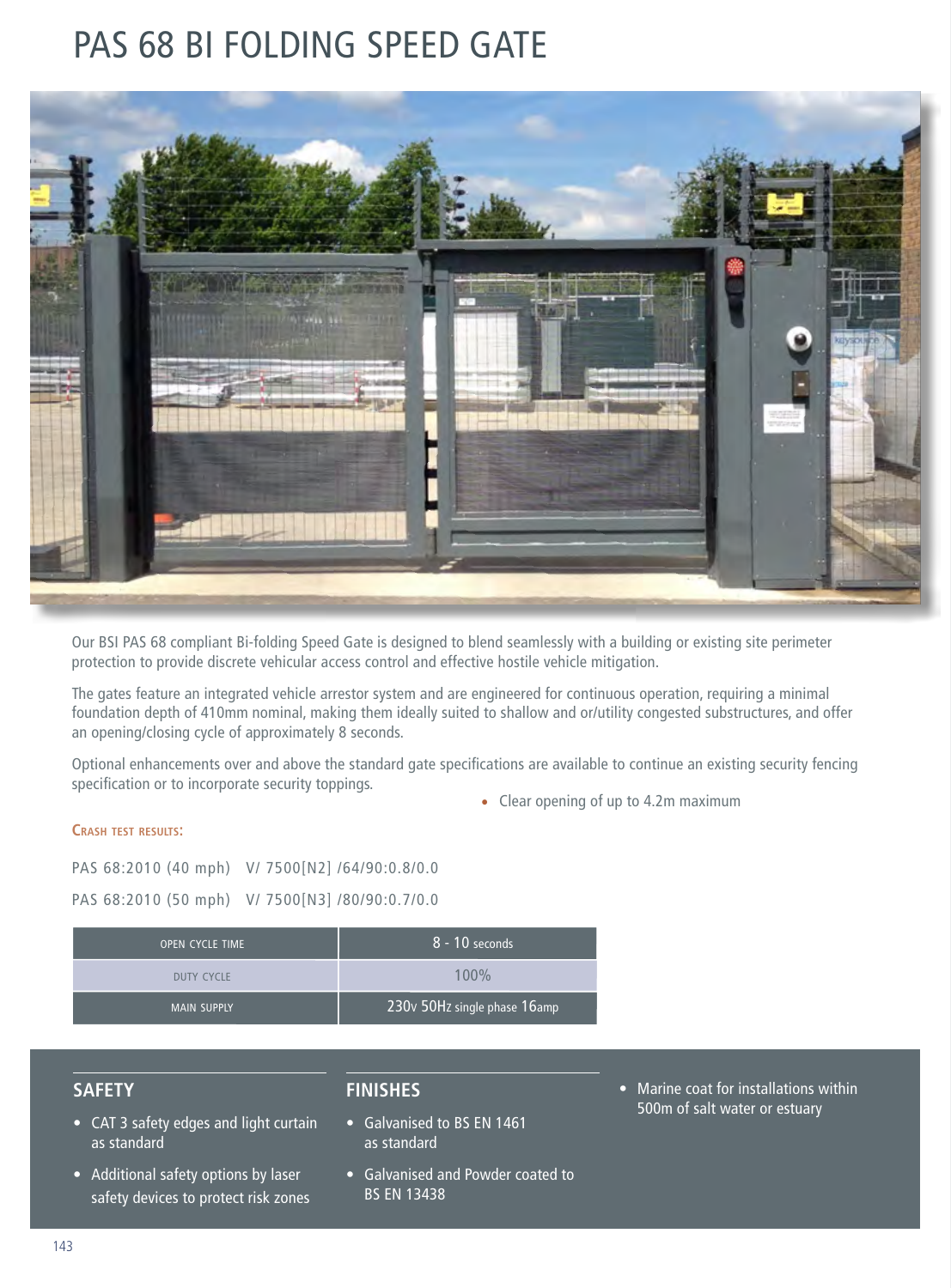## CRASH RATED MANUAL ARM BARRIER

The manually operated lifting barrier is a Hostile Vehicle Mitigation (HVM) solution, ideal for low volumes of traffic flow or where the access point is used infrequently.

The barrier has been physically impact tested independently a number of times, in accordance with PAS 68 using 7500kg N2 vehicle travelling at 48kph (30mph) by the Transport Research Laboratory (TRL) and MIRA Ltd.

Impact tests have included 3 metre, 4.5 metre and 6 metre clear width opening models of the barrier, providing physical protection to sites from extreme Vehicle Borne Improvised Explosive Device (VBIED) attack.

- Physically crash tested to PAS 68 criteria
- Manufactured from heavy gauge materials
- Manually operated
- Simple to install
- Strength and durability
- No power supply required

### **TECHNICAL DETAILS**

**Physical Dimensions** 900mm H x 1800mm x 500mm H

**Barrier Arm** 6m max

#### **Construction:**

The arm catcher frames are fabricated from heavy steel sections, which are anchored into the foundations: they are designed to support the arm in the lowered position and to take a full impact load. The recess in the catchers prevents the boom from lifting when impacted. Outboard extensions inhibit the vehicle running up the catcher frame.

The arm is fabricated from heavy steel section clamped to a lift yoke which is designed to slip through its clamp in the event of a collision, to engage under the catcher frame recesses

#### Please Note:

The crash rated arm barrier is designed to be a manually operating rising gate and has been tested in accordance with BSI PAS 68:2010 impact test specifications for vehicle security barriers for full scale vehicle impact versus a 7.5 tonne N2 vehicle travelling at 48km/h, impacting centrally at 90° (head-on).

The barrier arrested and immobilised the impacting vehicle, resulting in 0m penetration and 0m dispersion of major debris beyond the rear of the barrier. The official BSI PAS 68:2010 classification for this barrier is:

4.5m model - V/7500[N2]/48/90:0/0

6m model - V/7500[N2]/48/90:0.3/0.0

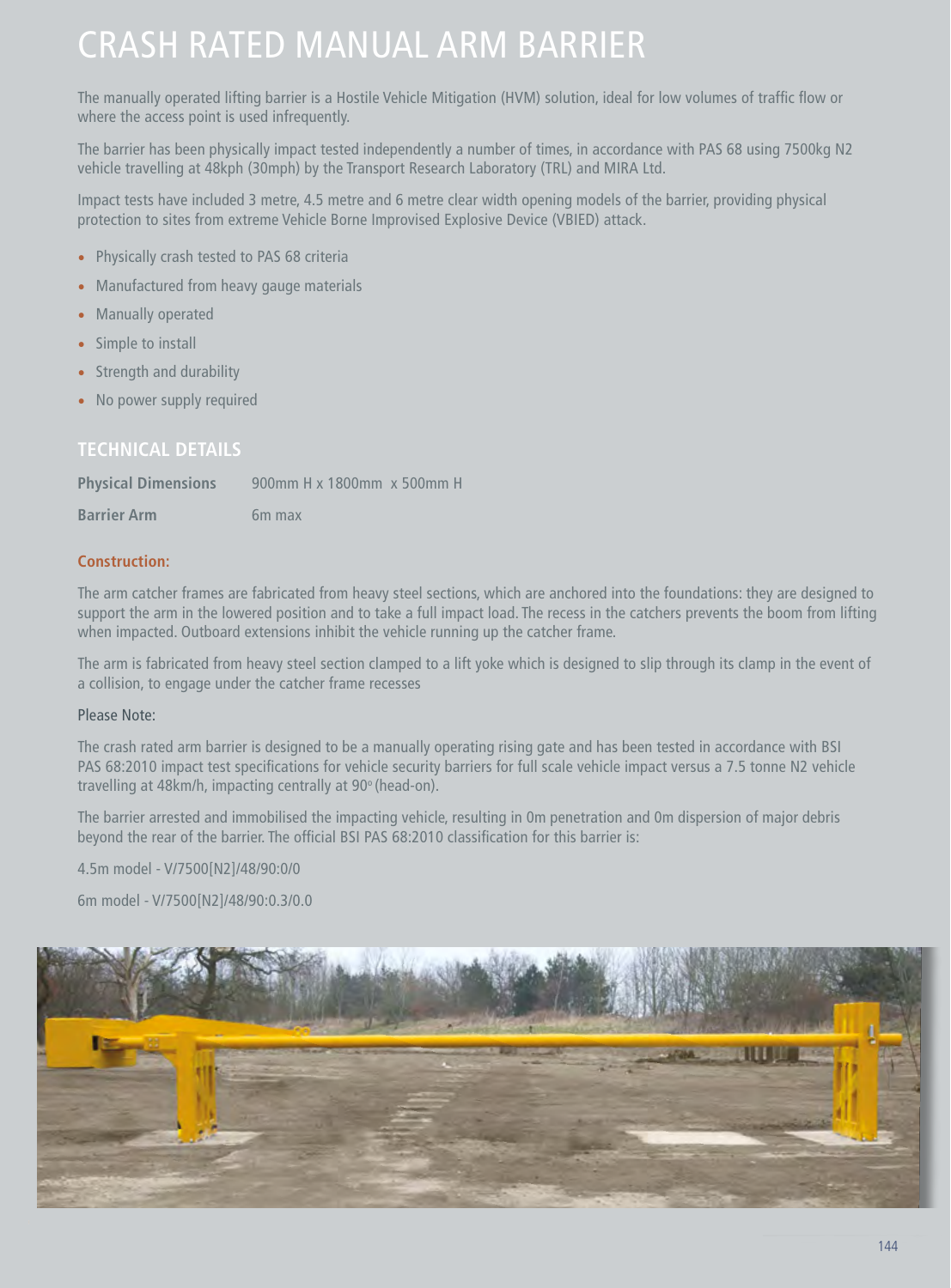# IMPAKT DEFENDER - VEHICLE SECURITY BARRIER



The Impakt Defender is an IWA14 rated vehicle security barrier (VSB) designed to protect people, buildings and infrastructure from hostile vehicle attack. Requiring no foundations, the surface mounted system can be rapidly deployed as a temporary or permanent security measure, as part of a robust hostile vehicle mitigation (HVM) strategy.

Its unique shape, with its large footprint, has been specifically designed to block vehicles. Each 430kg, 1m x 1m x 1m solid rubber unit is connected by steel cables or rods, providing the flexibility to protect both entrance areas and site perimeters against hostile vehicle attack. The units can also be anchored to create a stronger physical barrier.

Manufactured from 100% recycled rubber bonded with polyurethane for strength, its tough construction enables the Impakt Defender to be installed almost anywhere, removed and used again and again.

#### **APPROVALS**

Successfully impact tested to IWA 14-1 specification, stopping a 7.2 tonne N2A lorry travelling at 48kph (30mph)



### **TECHNICAL INFORMATION**

- Manufactured from 100% recycled rubber and polyurethane.
- Supplied complete with steel securing cables/rods and fixings.
- Size: 1000 x 1004 x 1004mm
- Weight: 430kg

• Connectivity: 20mm Ø Steel cables or 1 and 2m rods